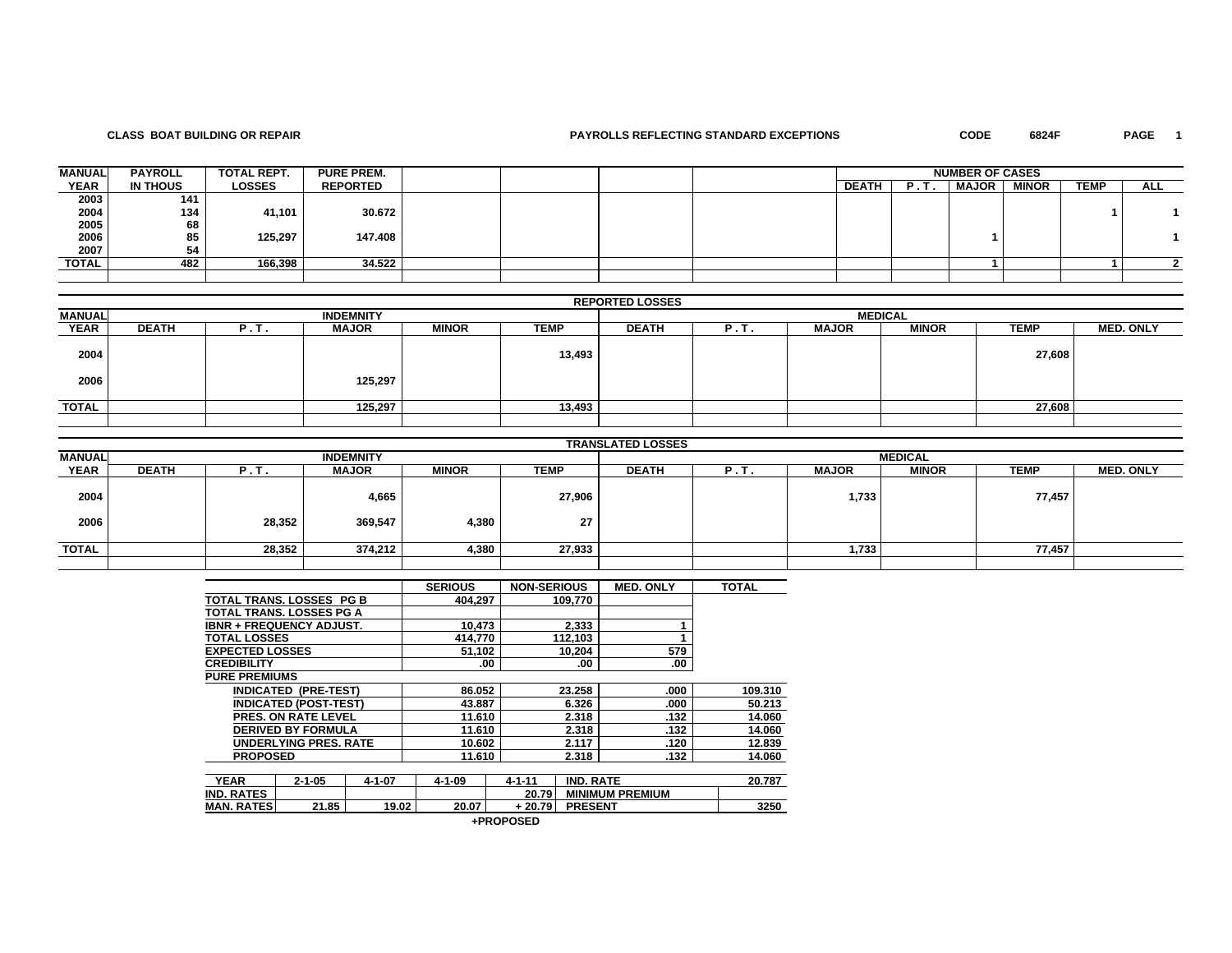## **CLASS MARINA**

## **PAYROLLS REFLECTING STANDARD EXCEPTIONS CODE 6826F PAGE 2**

| <b>MANUAL</b> | <b>PAYROLL</b> | <b>TOTAL REPT.</b> | <b>PURE PREM.</b> |  |  |              |          | <b>NUMBER OF CASES</b> |              |             |     |
|---------------|----------------|--------------------|-------------------|--|--|--------------|----------|------------------------|--------------|-------------|-----|
| <b>YEAR</b>   | IN THOUS       | <b>LOSSES</b>      | <b>REPORTED</b>   |  |  | <b>DEATH</b> | . .<br>. | <b>MAJOR</b>           | <b>MINOR</b> | <b>TEMP</b> | ALL |
| 2003          | 34             |                    |                   |  |  |              |          |                        |              |             |     |
|               | 37             |                    |                   |  |  |              |          |                        |              |             |     |
| 2004<br>2005  | 22             |                    |                   |  |  |              |          |                        |              |             |     |
| 2006          |                |                    |                   |  |  |              |          |                        |              |             |     |
| 2007          | 28             |                    |                   |  |  |              |          |                        |              |             |     |
| TOTAL         | 127            |                    |                   |  |  |              |          |                        |              |             |     |
|               |                |                    |                   |  |  |              |          |                        |              |             |     |

# **REPORTED LOSSES**

| <b>MANUAL</b> |              |                  | <b>INDEMNITY</b> |              |             |              |      |              | <b>MEDICAL</b> |             |                  |
|---------------|--------------|------------------|------------------|--------------|-------------|--------------|------|--------------|----------------|-------------|------------------|
| <b>YEAR</b>   | <b>DEATH</b> | в<br><b>F.L.</b> | <b>MAJOR</b>     | <b>MINOR</b> | <b>TEMP</b> | <b>DEATH</b> | P.T. | <b>MAJOR</b> | <b>MINOR</b>   | <b>TEMP</b> | <b>MED. ONLY</b> |
|               |              |                  |                  |              |             |              |      |              |                |             |                  |
|               |              |                  |                  |              |             |              |      |              |                |             |                  |
|               |              |                  |                  |              |             |              |      |              |                |             |                  |
|               |              |                  |                  |              |             |              |      |              |                |             |                  |
|               |              |                  |                  |              |             |              |      |              |                |             |                  |
| <b>TOTAL</b>  |              |                  |                  |              |             |              |      |              |                |             |                  |
|               |              |                  |                  |              |             |              |      |              |                |             |                  |

|               |              |      |                  |              |             | <b>TRANSLATED LOSSES</b> |      |              |                |             |                  |
|---------------|--------------|------|------------------|--------------|-------------|--------------------------|------|--------------|----------------|-------------|------------------|
| <b>MANUAL</b> |              |      | <b>INDEMNITY</b> |              |             |                          |      |              | <b>MEDICAL</b> |             |                  |
| <b>YEAR</b>   | <b>DEATH</b> | P.T. | <b>MAJOR</b>     | <b>MINOR</b> | <b>TEMP</b> | <b>DEATH</b>             | P.T. | <b>MAJOR</b> | <b>MINOR</b>   | <b>TEMP</b> | <b>MED. ONLY</b> |
|               |              |      |                  |              |             |                          |      |              |                |             |                  |
|               |              |      |                  |              |             |                          |      |              |                |             |                  |
|               |              |      |                  |              |             |                          |      |              |                |             |                  |
|               |              |      |                  |              |             |                          |      |              |                |             |                  |
|               |              |      |                  |              |             |                          |      |              |                |             |                  |
| <b>TOTAL</b>  |              |      |                  |              |             |                          |      |              |                |             |                  |
|               |              |      |                  |              |             |                          |      |              |                |             |                  |

|                                 |                              |              | <b>SERIOUS</b> | <b>NON-SERIOUS</b> |                  | <b>MED. ONLY</b>       | <b>TOTAL</b> |
|---------------------------------|------------------------------|--------------|----------------|--------------------|------------------|------------------------|--------------|
| <b>TOTAL TRANS, LOSSES PG B</b> |                              |              |                |                    |                  |                        |              |
| <b>TOTAL TRANS, LOSSES PG A</b> |                              |              |                |                    |                  |                        |              |
| <b>IBNR + FREQUENCY ADJUST.</b> |                              |              | 4,012          |                    | 747              |                        |              |
| <b>TOTAL LOSSES</b>             |                              |              | 4,012          |                    | 747              |                        |              |
| <b>EXPECTED LOSSES</b>          |                              |              | 14,011         |                    | 2,892            | 157                    |              |
| <b>CREDIBILITY</b>              |                              |              | .00            |                    | .00              | .00                    |              |
| <b>PURE PREMIUMS</b>            |                              |              |                |                    |                  |                        |              |
|                                 | <b>INDICATED (PRE-TEST)</b>  |              | 3.159          |                    | .588             | .001                   | 3.748        |
|                                 | <b>INDICATED (POST-TEST)</b> |              | 1.611          |                    | .160             | .001                   | 1.772        |
|                                 | <b>PRES. ON RATE LEVEL</b>   |              | 12.082         |                    | 2.494            | .136                   | 14.712       |
|                                 | <b>DERIVED BY FORMULA</b>    |              | 12.082         |                    | 2.494            | .136                   | 14.712       |
|                                 | <b>UNDERLYING PRES, RATE</b> |              | 11.033         |                    | 2.277            | .124                   | 13.434       |
| <b>PROPOSED</b>                 |                              |              | 12.082         |                    | 2.494            | .136                   | 14.712       |
|                                 |                              |              |                |                    |                  |                        |              |
| <b>YEAR</b>                     | $2 - 1 - 05$                 | $4 - 1 - 07$ | $4 - 1 - 09$   | $4 - 1 - 11$       | <b>IND. RATE</b> |                        | 21.751       |
| <b>IND. RATES</b>               |                              |              |                | 21.75              |                  | <b>MINIMUM PREMIUM</b> |              |
| <b>MAN. RATES</b>               | 22.90                        | 19.93        | 21.00          | + 21.75            | <b>PRESENT</b>   |                        | 3250         |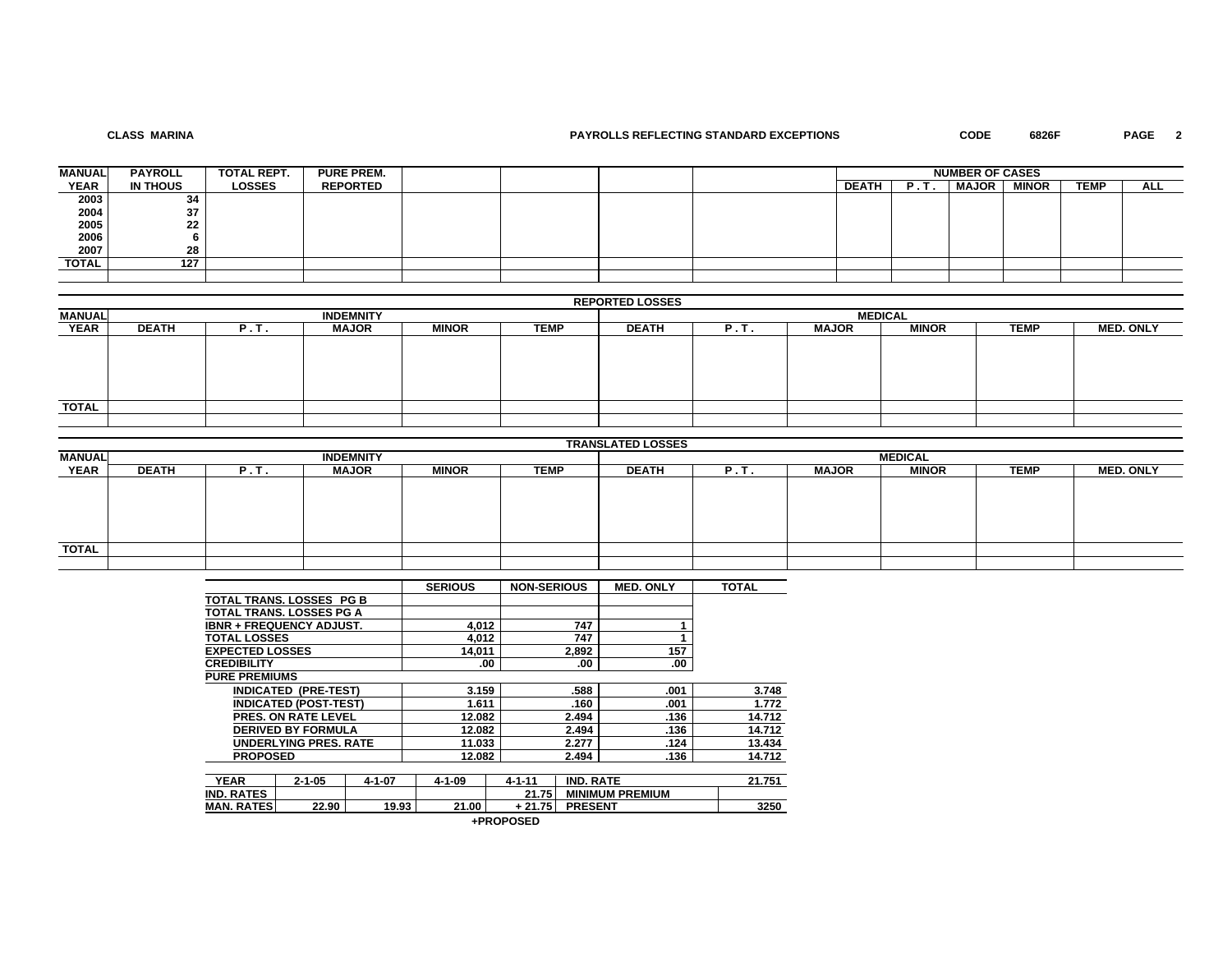### **CLASS SHIP BUILDING IRON OR STEEL PAYROLLS REFLECTING STANDARD EXCEPTIONS CODE 6843F PAGE 3**

PAGE 3

| <b>MANUAL</b> | <b>PAYROLL</b> | <b>TOTAL REPT.</b> | <b>PURE PREM.</b> |  |  |              |    | <b>NUMBER OF CASES</b> |              |             |            |
|---------------|----------------|--------------------|-------------------|--|--|--------------|----|------------------------|--------------|-------------|------------|
| <b>YEAR</b>   | IN THOUS       | <b>LOSSES</b>      | <b>REPORTED</b>   |  |  | <b>DEATH</b> | в. | <b>MAJOR</b>           | <b>MINOR</b> | <b>TEMP</b> | <b>ALL</b> |
| 2003          | 78             | 838                | 1.074             |  |  |              |    |                        |              |             |            |
| 2004          | 111            |                    |                   |  |  |              |    |                        |              |             |            |
| 2005          | 1,567          | 5,220              | .333              |  |  |              |    |                        |              |             |            |
| 2006          | 3,647          | 702.908            | 19.273            |  |  |              |    |                        |              |             |            |
| 2007          | 4.470          | 594.972            | 13.310            |  |  |              |    |                        |              |             |            |
| TOTAL         | 9,873          | 1,303,938          | 13.207            |  |  |              |    |                        |              |             |            |
|               |                |                    |                   |  |  |              |    |                        |              |             |            |

### **REPORTED LOSSES**

|               |              |   |                  |              |             | ____         |      |                |              |             |                  |
|---------------|--------------|---|------------------|--------------|-------------|--------------|------|----------------|--------------|-------------|------------------|
| <b>MANUAL</b> |              |   | <b>INDEMNITY</b> |              |             |              |      | <b>MEDICAL</b> |              |             |                  |
| <b>YEAR</b>   | <b>DEATH</b> | . | <b>MAJOR</b>     | <b>MINOR</b> | <b>TEMP</b> | <b>DEATH</b> | P.T. | <b>MAJOR</b>   | <b>MINOR</b> | <b>TEMP</b> | <b>MED. ONLY</b> |
| 2003          |              |   |                  |              |             |              |      |                |              |             | 838              |
| 2005          |              |   |                  |              |             |              |      |                |              |             | 5,220            |
| 2006          |              |   | 378,424          |              | 4,421       |              |      | 292,799        |              | 8,870       | 18,394           |
| 2007          |              |   | 149,201          | 103,101      | 18,440      |              |      | 69,705         | 205,890      | 40,042      | 8,593            |
| <b>TOTAL</b>  |              |   | 527,625          | 103,101      | 22,861      |              |      | 362,504        | 205,890      | 48,912      | 33,045           |
|               |              |   |                  |              |             |              |      |                |              |             |                  |

|               |              |         |                  |              |             | <b>TRANSLATED LOSSES</b> |        |              |                |             |                  |
|---------------|--------------|---------|------------------|--------------|-------------|--------------------------|--------|--------------|----------------|-------------|------------------|
| <b>MANUAL</b> |              |         | <b>INDEMNITY</b> |              |             |                          |        |              | <b>MEDICAL</b> |             |                  |
| <b>YEAR</b>   | <b>DEATH</b> | P.T.    | <b>MAJOR</b>     | <b>MINOR</b> | <b>TEMP</b> | <b>DEATH</b>             | P.T.   | <b>MAJOR</b> | <b>MINOR</b>   | <b>TEMP</b> | <b>MED. ONLY</b> |
| 2003          |              |         |                  |              |             |                          |        |              |                |             | 684              |
| 2005          |              |         |                  |              |             |                          |        |              |                |             | 5,230            |
| 2006          |              | 82,391  | 1,077,409        | 14.508       | 3,157       |                          | 11,109 | 617,520      | 120,531        | 20,370      | 21,999           |
| 2007          |              | 55,682  | 785,201          | 129,227      | 41,230      |                          | 8,170  | 599,083      | 281,516        | 180,603     | 10,930           |
| <b>TOTAL</b>  |              | 138,073 | 862,610.         | 143,735      | 44,387      |                          | 19.279 | 1,216,603    | 402.047        | 200,973     | 38,843           |
|               |              |         |                  |              |             |                          |        |              |                |             |                  |

|                                 |                              |              | <b>SERIOUS</b> | <b>NON-SERIOUS</b> |                  | <b>MED. ONLY</b>       | <b>TOTAL</b> |
|---------------------------------|------------------------------|--------------|----------------|--------------------|------------------|------------------------|--------------|
| TOTAL TRANS, LOSSES PG B        |                              |              | 3,236,565      |                    | 791.142          | 38.843                 |              |
| TOTAL TRANS, LOSSES PG A        |                              |              |                |                    |                  |                        |              |
| <b>IBNR + FREQUENCY ADJUST.</b> |                              |              | 393.169        |                    | 105,913          | 175                    |              |
| <b>TOTAL LOSSES</b>             |                              |              | 3,629,734      |                    | 897,055          | 39,018                 |              |
| <b>EXPECTED LOSSES</b>          |                              |              | 1,333,546      |                    | 308,828          | 18,068                 |              |
| <b>CREDIBILITY</b>              |                              |              | .01            |                    | .02              | .04                    |              |
| <b>PURE PREMIUMS</b>            |                              |              |                |                    |                  |                        |              |
|                                 | <b>INDICATED (PRE-TEST)</b>  |              | 36.764         |                    | 9.086            | .395                   | 46.245       |
|                                 | <b>INDICATED (POST-TEST)</b> |              | 18.750         |                    | 2.471            | .479                   | 21.700       |
|                                 | <b>PRES. ON RATE LEVEL</b>   |              | 14.792         |                    | 3.425            | .200                   | 18.417       |
|                                 | <b>DERIVED BY FORMULA</b>    |              | 14.832         |                    | 3.406            | .211                   | 18.449       |
|                                 | <b>UNDERLYING PRES, RATE</b> |              | 13.507         |                    | 3.128            | .183                   | 16.818       |
| <b>PROPOSED</b>                 |                              |              | 14.832         |                    | 3.406            | .211                   | 18.449       |
|                                 |                              |              |                |                    |                  |                        |              |
| <b>YEAR</b>                     | $2 - 1 - 05$                 | $4 - 1 - 07$ | $4 - 1 - 09$   | $4 - 1 - 11$       | <b>IND. RATE</b> |                        | 27.276       |
| <b>IND. RATES</b>               |                              |              |                | 27.28              |                  | <b>MINIMUM PREMIUM</b> |              |
| <b>MAN. RATES</b>               | 28.64                        | 25.05        | 26.29          | + 27.28            | <b>PRESENT</b>   |                        | 3250         |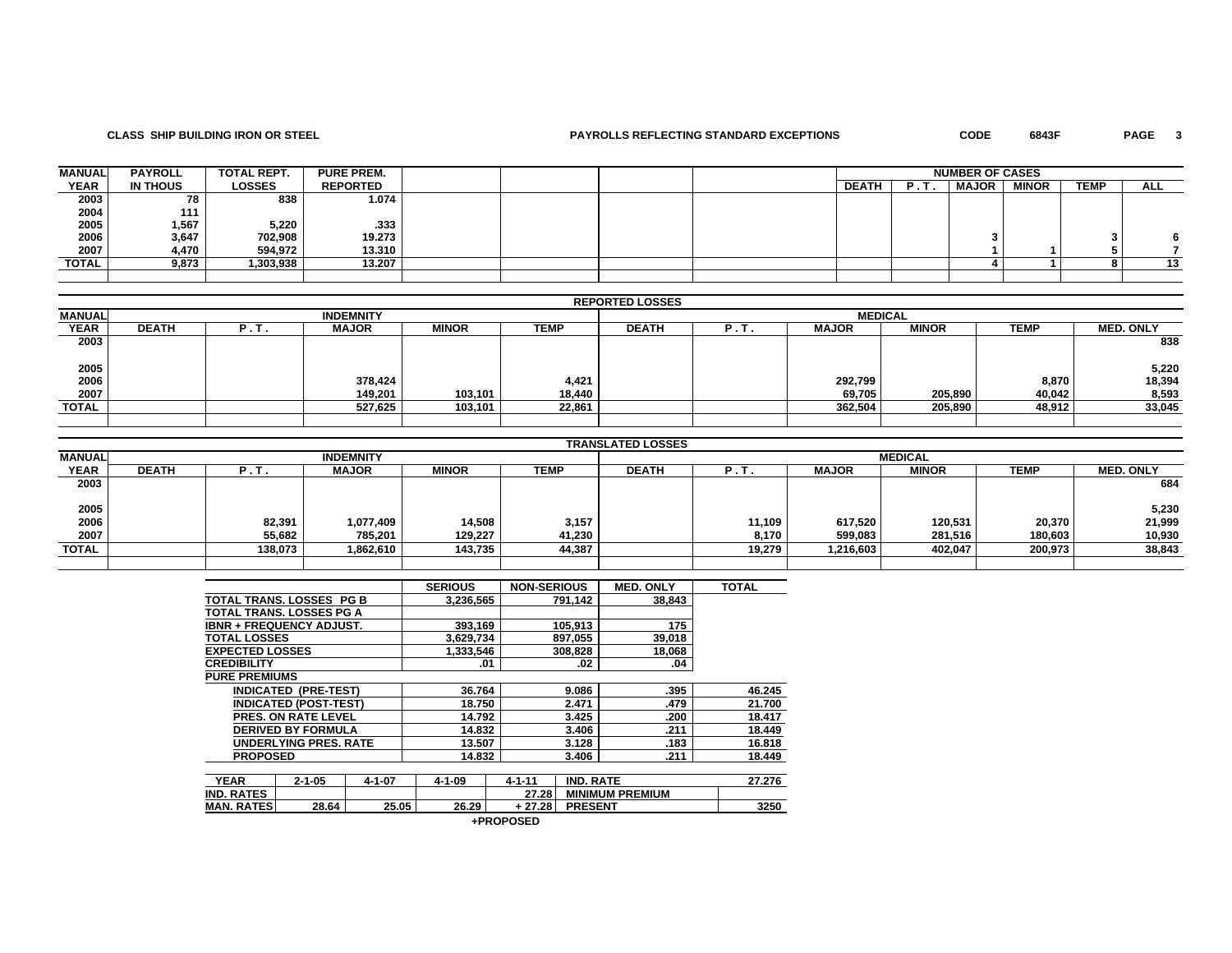### **CLASS SHIP REPAIR OR CONVRSN-ALL OPER. PAYROLLS REFLECTING STANDARD EXCEPTIONS CODE 6872F PAGE 4**

PAGE 4

| <b>MANUAL</b> | <b>PAYROLL</b> | <b>TOTAL REPT.</b> | <b>PURE PREM.</b> |  |  |              |     | <b>NUMBER OF CASES</b> |              |             |            |
|---------------|----------------|--------------------|-------------------|--|--|--------------|-----|------------------------|--------------|-------------|------------|
| <b>YEAR</b>   | IN THOUS       | <b>LOSSES</b>      | <b>REPORTED</b>   |  |  | <b>DEATH</b> | . . | <b>MAJOR</b>           | <b>MINOR</b> | <b>TEMP</b> | <b>ALL</b> |
| 2003          | 3,584          | 11,392             | .317              |  |  |              |     |                        |              |             |            |
|               | 2,157          | 12,240             | .567              |  |  |              |     |                        |              |             |            |
| 2004<br>2005  | 123            |                    |                   |  |  |              |     |                        |              |             |            |
| 2006          | 74             |                    |                   |  |  |              |     |                        |              |             |            |
| 2007          | 81             |                    |                   |  |  |              |     |                        |              |             |            |
| TOTAL         | 6,019          | 23.632             | .393              |  |  |              |     |                        |              |             |            |
|               |                |                    |                   |  |  |              |     |                        |              |             |            |

### **REPORTED LOSSES**

| MANUAL       |              |      | <b>INDEMNITY</b> |              |             | <b>MEDICAL</b> |   |              |              |             |                  |
|--------------|--------------|------|------------------|--------------|-------------|----------------|---|--------------|--------------|-------------|------------------|
| <b>YEAR</b>  | <b>DEATH</b> | P.T. | <b>MAJOR</b>     | <b>MINOR</b> | <b>TEMP</b> | <b>DEATH</b>   | . | <b>MAJOR</b> | <b>MINOR</b> | <b>TEMP</b> | <b>MED. ONLY</b> |
| 2003         |              |      |                  |              |             |                |   |              |              |             | 11,392           |
| 2004         |              |      |                  |              |             |                |   |              |              |             | 12,240           |
|              |              |      |                  |              |             |                |   |              |              |             |                  |
|              |              |      |                  |              |             |                |   |              |              |             |                  |
|              |              |      |                  |              |             |                |   |              |              |             |                  |
| <b>TOTAL</b> |              |      |                  |              |             |                |   |              |              |             | 23,632           |
|              |              |      |                  |              |             |                |   |              |              |             |                  |

|               |              |      |                  |              |             | <b>TRANSLATED LOSSES</b> |      |              |                |             |                  |
|---------------|--------------|------|------------------|--------------|-------------|--------------------------|------|--------------|----------------|-------------|------------------|
| <b>MANUAL</b> |              |      | <b>INDEMNITY</b> |              |             |                          |      |              | <b>MEDICAL</b> |             |                  |
| <b>YEAR</b>   | <b>DEATH</b> | P.T. | <b>MAJOR</b>     | <b>MINOR</b> | <b>TEMP</b> | <b>DEATH</b>             | P.T. | <b>MAJOR</b> | <b>MINOR</b>   | <b>TEMP</b> | <b>MED. ONLY</b> |
| 2003          |              |      |                  |              |             |                          |      |              |                |             | 9,296            |
| 2004          |              |      |                  |              |             |                          |      |              |                |             | 10,110           |
|               |              |      |                  |              |             |                          |      |              |                |             |                  |
|               |              |      |                  |              |             |                          |      |              |                |             |                  |
|               |              |      |                  |              |             |                          |      |              |                |             |                  |
| <b>TOTAL</b>  |              |      |                  |              |             |                          |      |              |                |             | 19,406           |
|               |              |      |                  |              |             |                          |      |              |                |             |                  |

|                                 |                              |              | <b>SERIOUS</b> | <b>NON-SERIOUS</b> |                  | <b>MED. ONLY</b>       | <b>TOTAL</b> |
|---------------------------------|------------------------------|--------------|----------------|--------------------|------------------|------------------------|--------------|
| TOTAL TRANS. LOSSES PG B        |                              |              |                |                    |                  | 19.406                 |              |
| <b>TOTAL TRANS, LOSSES PG A</b> |                              |              |                |                    |                  |                        |              |
| <b>IBNR + FREQUENCY ADJUST.</b> |                              |              | 372.957        |                    | 52,770           | 7                      |              |
| <b>TOTAL LOSSES</b>             |                              |              | 372.957        |                    | 52.770           | 19,413                 |              |
| <b>EXPECTED LOSSES</b>          |                              |              | 1,983,262      |                    | 354.579          | 23,956                 |              |
| <b>CREDIBILITY</b>              |                              |              |                | .01                | .02              | .03                    |              |
| <b>PURE PREMIUMS</b>            |                              |              |                |                    |                  |                        |              |
|                                 | <b>INDICATED (PRE-TEST)</b>  |              | 6.196          |                    | .877             | .323                   | 7.396        |
|                                 | <b>INDICATED (POST-TEST)</b> |              | 3.160          |                    | .239             | .392                   | 3.791        |
|                                 | <b>PRES. ON RATE LEVEL</b>   |              | 36.084         |                    | 6.451            | .436                   | 42.971       |
|                                 | <b>DERIVED BY FORMULA</b>    |              | 35.755         |                    | 6.327            | .435                   | 42.517       |
|                                 | <b>UNDERLYING PRES, RATE</b> |              | 32.950         |                    | 5.891            | .398                   | 39.239       |
| <b>PROPOSED</b>                 |                              |              | 35.755         |                    | 6.327            | .435                   | 42.517       |
|                                 |                              |              |                |                    |                  |                        |              |
| <b>YEAR</b>                     | $2 - 1 - 05$                 | $4 - 1 - 07$ | $4 - 1 - 09$   | $4 - 1 - 11$       | <b>IND. RATE</b> |                        | 62.861       |
| <b>IND. RATES</b>               |                              |              |                | 62.86              |                  | <b>MINIMUM PREMIUM</b> |              |
| <b>MAN. RATES</b>               | 68.17                        | 58.92        | 61.34          | + 62.86            | <b>PRESENT</b>   |                        | 3250         |

|  |  | +PROPOSED |
|--|--|-----------|
|--|--|-----------|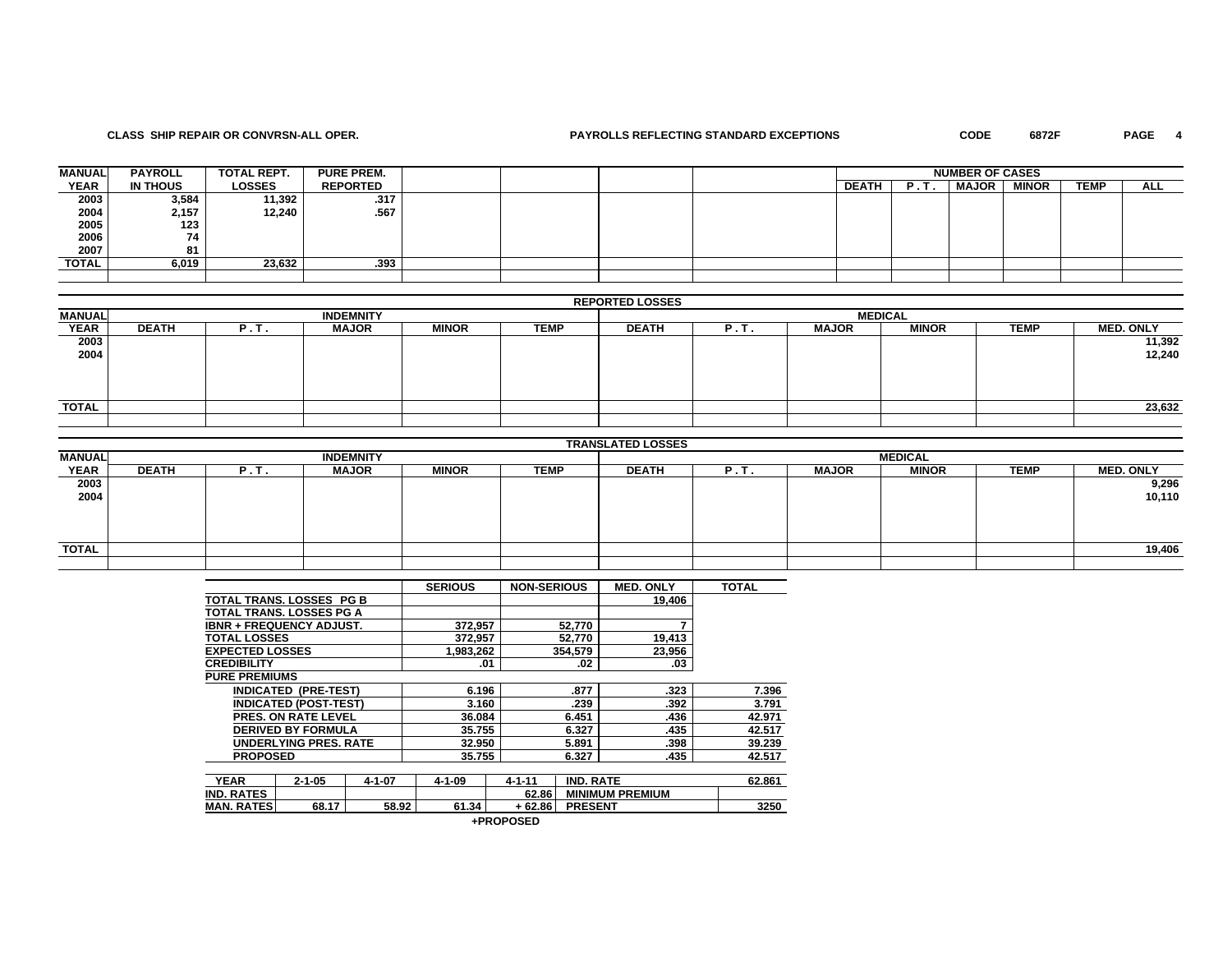## **CLASS STEVEDORING, N.O.C. PAYROLLS REFLECTING STANDARD EXCEPTIONS CODE 7309F PAGE 5**

| <b>MANUAL</b> | <b>PAYROLL</b> | TOTAL REPT.   | <b>PURE PREM.</b> |  |  |              |     | <b>NUMBER OF CASES</b> |              |             |            |
|---------------|----------------|---------------|-------------------|--|--|--------------|-----|------------------------|--------------|-------------|------------|
| <b>YEAR</b>   | IN THOUS       | <b>LOSSES</b> | <b>REPORTED</b>   |  |  | <b>DEATH</b> | . . | <b>MAJOR</b>           | <b>MINOR</b> | <b>TEMP</b> | <b>ALL</b> |
| 2003          | 3,731          | 1,513,498     | 40.565            |  |  |              |     |                        |              |             | 14         |
| 2004          | 505            | 151,822       | 30.063            |  |  |              |     |                        |              |             |            |
| 2005          | 272            |               |                   |  |  |              |     |                        |              |             |            |
| 2006          | 240            |               |                   |  |  |              |     |                        |              |             |            |
| 2007          | 298            |               |                   |  |  |              |     |                        |              |             |            |
| TOTAL         | 5,046          | 1,665,320     | 33.003            |  |  |              |     |                        |              |             | 16         |
|               |                |               |                   |  |  |              |     |                        |              |             |            |

|               | <b>REPORTED LOSSES</b> |      |                  |              |             |              |      |              |                |             |                  |  |  |  |  |
|---------------|------------------------|------|------------------|--------------|-------------|--------------|------|--------------|----------------|-------------|------------------|--|--|--|--|
| <b>MANUAL</b> |                        |      | <b>INDEMNITY</b> |              |             |              |      |              | <b>MEDICAL</b> |             |                  |  |  |  |  |
| <b>YEAR</b>   | <b>DEATH</b>           | P.T. | <b>MAJOR</b>     | <b>MINOR</b> | <b>TEMP</b> | <b>DEATH</b> | P.T. | <b>MAJOR</b> | <b>MINOR</b>   | <b>TEMP</b> | <b>MED. ONLY</b> |  |  |  |  |
| 2003          |                        |      | 1,023,835        | 169,699      | 43,002      |              |      | 184,446      | 22,741         | 60,070      | 9,705            |  |  |  |  |
| 2004          |                        |      | 131,916          |              | 2,002       |              |      | 15,796       |                | 2,108       |                  |  |  |  |  |
|               |                        |      |                  |              |             |              |      |              |                |             |                  |  |  |  |  |
|               |                        |      |                  |              |             |              |      |              |                |             |                  |  |  |  |  |
|               |                        |      |                  |              |             |              |      |              |                |             |                  |  |  |  |  |
| <b>TOTAL</b>  |                        |      | 1,155,751        | 169,699      | 45,004      |              |      | 200.242      | 22.741         | 62,178      | 9,705            |  |  |  |  |
|               |                        |      |                  |              |             |              |      |              |                |             |                  |  |  |  |  |

|               |              |      |                  |              |             | <b>TRANSLATED LOSSES</b> |      |              |                |             |                  |
|---------------|--------------|------|------------------|--------------|-------------|--------------------------|------|--------------|----------------|-------------|------------------|
| <b>MANUAL</b> |              |      | <b>INDEMNITY</b> |              |             |                          |      |              | <b>MEDICAL</b> |             |                  |
| <b>YEAR</b>   | <b>DEATH</b> | P.T. | <b>MAJOR</b>     | <b>MINOR</b> | <b>TEMP</b> | <b>DEATH</b>             | P.T. | <b>MAJOR</b> | <b>MINOR</b>   | <b>TEMP</b> | <b>MED. ONLY</b> |
| 2003          |              |      | 2,184,890        | 450,211      | 110,085     |                          |      | 617,508      | 82,663         | 180,090     | 7,919            |
| 2004          |              |      | 436,256          |              | 4,140       |                          |      | 47,157       |                | 5,914       |                  |
|               |              |      |                  |              |             |                          |      |              |                |             |                  |
|               |              |      |                  |              |             |                          |      |              |                |             |                  |
|               |              |      |                  |              |             |                          |      |              |                |             |                  |
| TOTAL         |              |      | 2,621,146        | 450,211      | 114,225     |                          |      | 664,665      | 82,663         | 186,004     | 7,919            |
|               |              |      |                  |              |             |                          |      |              |                |             |                  |

|                                 |                                 |              | <b>SERIOUS</b> | <b>NON-SERIOUS</b> |                  | <b>MED. ONLY</b>       | <b>TOTAL</b> |
|---------------------------------|---------------------------------|--------------|----------------|--------------------|------------------|------------------------|--------------|
| <b>TOTAL TRANS, LOSSES PG B</b> |                                 |              | 3,285,811      |                    | 833,103          | 7,919                  |              |
|                                 | TOTAL TRANS. LOSSES PG A        |              |                |                    |                  |                        |              |
|                                 | <b>IBNR + FREQUENCY ADJUST.</b> |              | 655,054        |                    | 99,539           | 35                     |              |
| <b>TOTAL LOSSES</b>             |                                 |              | 3,940,865      |                    | 932,642          | 7,954                  |              |
| <b>EXPECTED LOSSES</b>          |                                 |              | 2,807,645      |                    | 567,373          | 27,550                 |              |
| <b>CREDIBILITY</b>              |                                 |              | .01            |                    | .02              | .02                    |              |
| <b>PURE PREMIUMS</b>            |                                 |              |                |                    |                  |                        |              |
|                                 | <b>INDICATED (PRE-TEST)</b>     |              | 78.099         |                    | 18.483           | .158                   | 96.740       |
|                                 | <b>INDICATED (POST-TEST)</b>    |              | 39.830         |                    | 5.027            | .192                   | 45.049       |
|                                 | <b>PRES. ON RATE LEVEL</b>      |              | 60.933         |                    | 12.313           | .598                   | 73.844       |
|                                 | <b>DERIVED BY FORMULA</b>       |              | 60.722         |                    | 12.167           | .590                   | 73.479       |
|                                 | <b>UNDERLYING PRES, RATE</b>    |              | 55.641         |                    | 11.244           | .546                   | 67.431       |
| <b>PROPOSED</b>                 |                                 |              | 60.722         |                    | 12.167           | .590                   | 73.479       |
|                                 |                                 |              |                |                    |                  |                        |              |
| <b>YEAR</b>                     | $2 - 1 - 05$                    | $4 - 1 - 07$ | $4 - 1 - 09$   | $4 - 1 - 11$       | <b>IND. RATE</b> |                        | 108.638      |
| <b>IND. RATES</b>               |                                 |              |                | 108.64             |                  | <b>MINIMUM PREMIUM</b> |              |
| <b>MAN. RATES</b>               | 117.72                          | 101.26       | 105.41         | +108.64            | <b>PRESENT</b>   |                        | 3250         |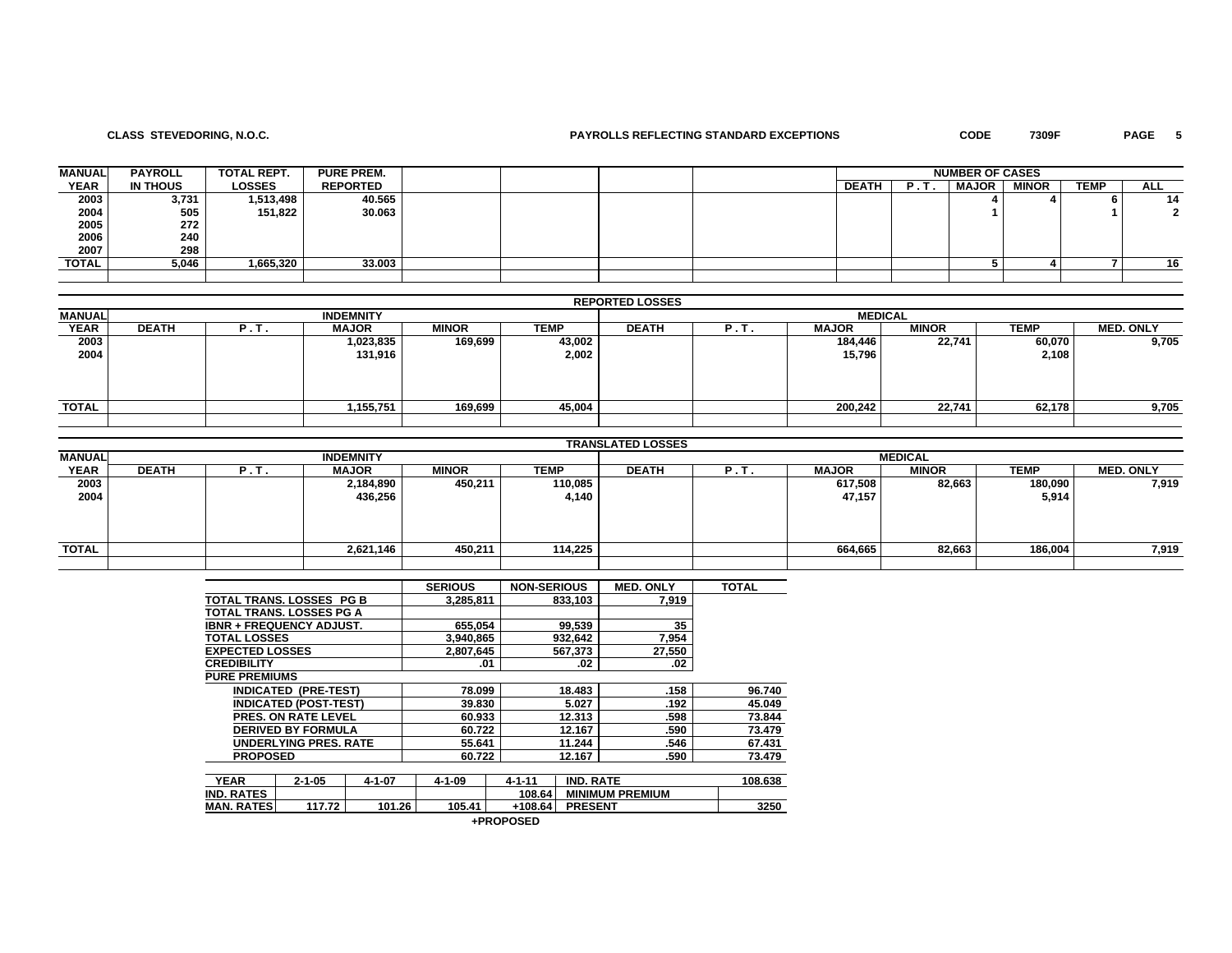### **CLASS COAL DOCK OPER. AND STEVEDORING PAYROLLS REFLECTING STANDARD EXCEPTIONS CODE 7313F PAGE 6**

PAGE 6

| <b>MANUAL</b> | <b>PAYROLL</b>  | TOTAL REPT. | <b>PURE PREM.</b> |  |  |              |     | <b>NUMBER OF CASES</b> |              |             |            |
|---------------|-----------------|-------------|-------------------|--|--|--------------|-----|------------------------|--------------|-------------|------------|
| <b>YEAR</b>   | <b>IN THOUS</b> | LOSSES      | <b>REPORTED</b>   |  |  | <b>DEATH</b> | . . | <b>MAJOR</b>           | <b>MINOR</b> | <b>TEMP</b> | <b>ALL</b> |
| 2003          | 1,559           | 1,108,896   | 71.128            |  |  |              |     |                        |              |             |            |
| 2004          | 1,361           | 344,697     | 25.326            |  |  |              |     |                        |              |             |            |
| 2005          | 1,742           | 48,874      | 2.805             |  |  |              |     |                        |              |             |            |
| 2006          | 1,370           | 584,417     | 42.658            |  |  |              |     |                        |              |             |            |
| 2007          | 1,510           | 841         | .055              |  |  |              |     |                        |              |             |            |
| TOTAL         | 7,542           | 2,087,725   | 27.681            |  |  |              |     |                        |              |             |            |
|               |                 |             |                   |  |  |              |     |                        |              |             |            |

|               |              |           |                  |              |        | <b>REPORTED LOSSES</b> |          |              |                |             |                  |
|---------------|--------------|-----------|------------------|--------------|--------|------------------------|----------|--------------|----------------|-------------|------------------|
| <b>MANUAL</b> |              |           | <b>INDEMNITY</b> |              |        |                        |          |              | <b>MEDICAL</b> |             |                  |
| <b>YEAR</b>   | <b>DEATH</b> | Ч.Τ.      | <b>MAJOR</b>     | <b>MINOR</b> | TEMP   | <b>DEATH</b>           | $P_{11}$ | <b>MAJOR</b> | <b>MINOR</b>   | <b>TEMP</b> | <b>MED. ONLY</b> |
| 2003          |              | 1,030,052 |                  | 1,300        | 5,484  |                        | 67,402   |              |                | 1,680       | 2,978            |
| 2004          |              |           | 136,732          | 104,151      | 3,750  |                        |          | 52,020       | 45,342         | 1,816       | 886              |
| 2005          |              |           |                  |              | 24,540 |                        |          |              |                | 15,846      | 8,488            |
| 2006          |              |           | 125,931          | 193.848      | 37,475 |                        |          | 74,864       | 129,341        | 21,341      | 1,617            |
| 2007          |              |           |                  |              |        |                        |          |              |                |             | 841              |
| <b>TOTAL</b>  |              | 1,030,052 | 262,663          | 299,299      | 71,249 |                        | 67,402   | 126,884      | 174,683        | 40,683      | 14,810           |
|               |              |           |                  |              |        |                        |          |              |                |             |                  |

|               |              |         |                  |              |             | <b>TRANSLATED LOSSES</b> |         |              |                |        |                  |
|---------------|--------------|---------|------------------|--------------|-------------|--------------------------|---------|--------------|----------------|--------|------------------|
| <b>MANUAL</b> |              |         | <b>INDEMNITY</b> |              |             |                          |         |              | <b>MEDICAL</b> |        |                  |
| <b>YEAR</b>   | <b>DEATH</b> |         | <b>MAJOR</b>     | <b>MINOR</b> | <b>TEMP</b> | <b>DEATH</b>             | . .     | <b>MAJOR</b> | <b>MINOR</b>   | TEMP   | <b>MED. ONLY</b> |
| 2003          |              | 860,083 |                  | 3,449        | 14,039      |                          | 150.409 |              |                | 5,037  | 2,430            |
| 2004          |              |         | 466,993          | 258,941      | 9,694       |                          |         | 154,969      | 228,449        | 6,440  | 732              |
| 2005          |              |         | 16,821           | 10,984       | 30,844      |                          |         | 12,510       | 7,523          | 27,279 | 8,505            |
| 2006          |              | 46,538  | 711,079          | 227,009      | 38,406      |                          | 4,544   | 286,592      | 159,656        | 52,784 | 1,934            |
| 2007          |              |         |                  |              |             |                          |         |              |                |        | 1,070            |
| TOTAL         |              | 906.621 | 1,194,893        | 500,383      | 92,983      |                          | 154,953 | 454.071      | 395,628        | 91.540 | 14,671           |
|               |              |         |                  |              |             |                          |         |              |                |        |                  |

|                                 |                              |              | <b>SERIOUS</b> | <b>NON-SERIOUS</b> | <b>MED. ONLY</b>       | <b>TOTAL</b> |
|---------------------------------|------------------------------|--------------|----------------|--------------------|------------------------|--------------|
| <b>TOTAL TRANS, LOSSES PG B</b> |                              |              | 2.710.538      | 1.080.534          | 14.671                 |              |
| <b>TOTAL TRANS, LOSSES PG A</b> |                              |              |                |                    |                        |              |
| <b>IBNR + FREQUENCY ADJUST.</b> |                              |              | 227.519        | 48.670             | 69                     |              |
| <b>TOTAL LOSSES</b>             |                              |              | 2,938,057      | 1,129,204          | 14,740                 |              |
| <b>EXPECTED LOSSES</b>          |                              |              | 860,995        | 172,184            | 16,140                 |              |
| <b>CREDIBILITY</b>              |                              |              | .01            | .02                | .03                    |              |
| <b>PURE PREMIUMS</b>            |                              |              |                |                    |                        |              |
|                                 | <b>INDICATED (PRE-TEST)</b>  |              | 38.956         | 14.972             | .195                   | 54.123       |
|                                 | <b>INDICATED (POST-TEST)</b> |              | 19.868         | 4.072              | .237                   | 24.177       |
|                                 | <b>PRES. ON RATE LEVEL</b>   |              | 12.502         | 2.500              | .234                   | 15.236       |
|                                 | <b>DERIVED BY FORMULA</b>    |              | 12.576         | 2.531              | .234                   | 15.341       |
|                                 | <b>UNDERLYING PRES, RATE</b> |              | 11.416         | 2.283              | .214                   | 13.913       |
| <b>PROPOSED</b>                 |                              |              | 12.576         | 2.531              | .234                   | 15.341       |
|                                 |                              |              |                |                    |                        |              |
| <b>YEAR</b>                     | $2 - 1 - 05$                 | $4 - 1 - 07$ | $4 - 1 - 09$   | $4 - 1 - 11$       | <b>IND. RATE</b>       | 22.681       |
| <b>IND. RATES</b>               |                              |              |                | 22.68              | <b>MINIMUM PREMIUM</b> |              |
| <b>MAN. RATES</b>               | 23.63                        | 20.57        | 21.75          | $+22.68$           | <b>PRESENT</b>         | 3250         |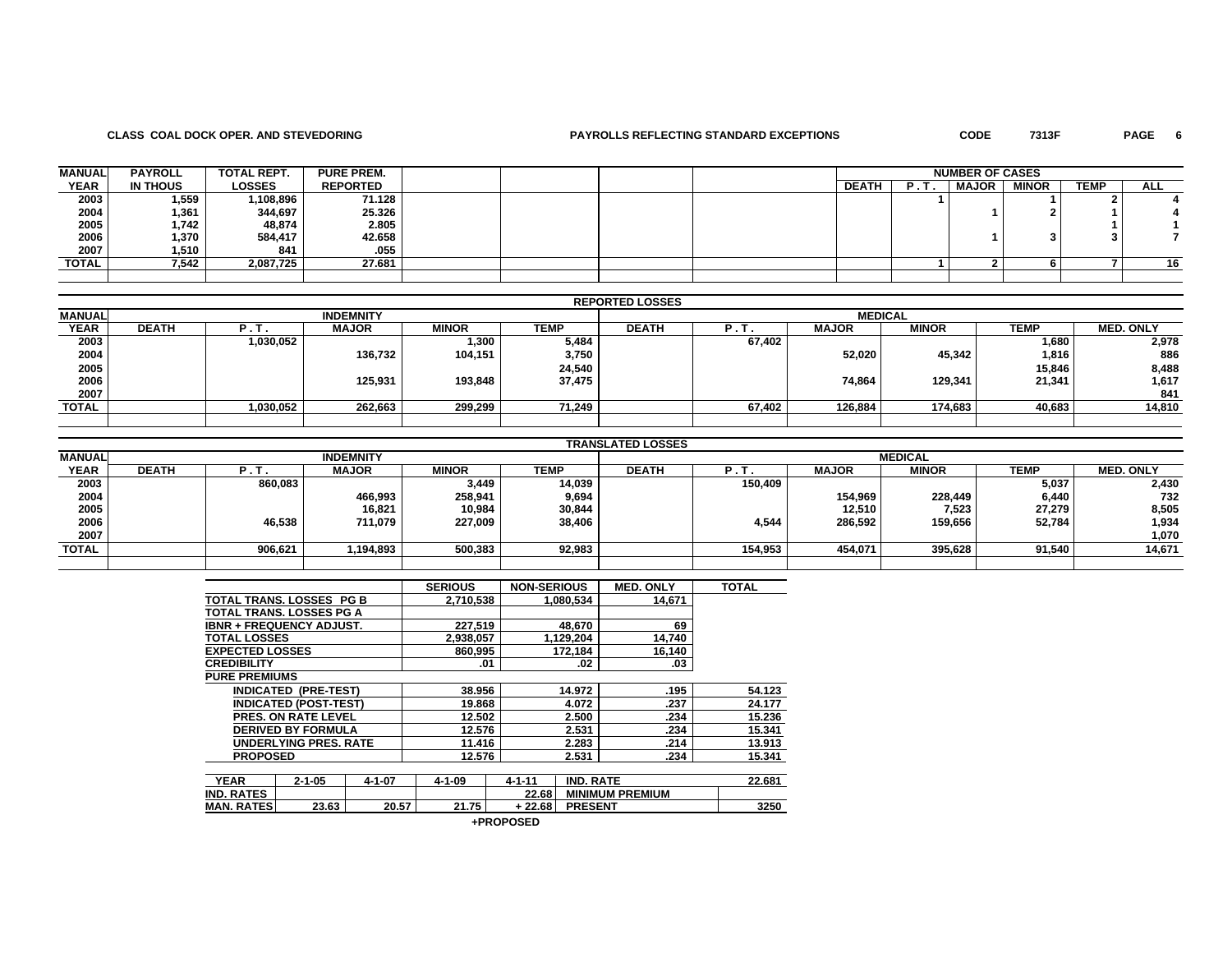## **CLASS STEVDRNG-BY HAND OR HND TRK EXCLV PAYROLLS REFLECTING STANDARD EXCEPTIONS CODE 7317F PAGE 7**

PAGE 7

| <b>MANUAL</b> | <b>PAYROLL</b> | TOTAL REPT.   | <b>PURE PREM.</b> |  |  | <b>NUMBER OF CASES</b> |  |              |              |             |     |
|---------------|----------------|---------------|-------------------|--|--|------------------------|--|--------------|--------------|-------------|-----|
| <b>YEAR</b>   | IN THOUS       | <b>LOSSES</b> | <b>REPORTED</b>   |  |  | <b>DEATH</b>           |  | <b>MAJOR</b> | <b>MINOR</b> | <b>TEMP</b> | ALL |
| 2003          | 289            |               |                   |  |  |                        |  |              |              |             |     |
| 2004          |                |               |                   |  |  |                        |  |              |              |             |     |
| 2005          |                |               |                   |  |  |                        |  |              |              |             |     |
| 2006          |                |               |                   |  |  |                        |  |              |              |             |     |
| 2007          |                |               |                   |  |  |                        |  |              |              |             |     |
| TOTAL         | 289            |               |                   |  |  |                        |  |              |              |             |     |
|               |                |               |                   |  |  |                        |  |              |              |             |     |

## **REPORTED LOSSES**

| <b>MANUAL</b> |              |      | <b>INDEMNITY</b> |              |             | <b>MEDICAL</b> |      |              |              |             |                  |  |
|---------------|--------------|------|------------------|--------------|-------------|----------------|------|--------------|--------------|-------------|------------------|--|
| <b>YEAR</b>   | <b>DEATH</b> | P.I. | <b>MAJOR</b>     | <b>MINOR</b> | <b>TEMP</b> | <b>DEATH</b>   | P.T. | <b>MAJOR</b> | <b>MINOR</b> | <b>TEMP</b> | <b>MED. ONLY</b> |  |
|               |              |      |                  |              |             |                |      |              |              |             |                  |  |
|               |              |      |                  |              |             |                |      |              |              |             |                  |  |
|               |              |      |                  |              |             |                |      |              |              |             |                  |  |
|               |              |      |                  |              |             |                |      |              |              |             |                  |  |
|               |              |      |                  |              |             |                |      |              |              |             |                  |  |
| <b>TOTAL</b>  |              |      |                  |              |             |                |      |              |              |             |                  |  |
|               |              |      |                  |              |             |                |      |              |              |             |                  |  |

|               |              |      |                  |              |             | <b>TRANSLATED LOSSES</b> |      |              |              |             |                  |  |  |
|---------------|--------------|------|------------------|--------------|-------------|--------------------------|------|--------------|--------------|-------------|------------------|--|--|
| <b>MANUAL</b> |              |      | <b>INDEMNITY</b> |              |             | <b>MEDICAL</b>           |      |              |              |             |                  |  |  |
| <b>YEAR</b>   | <b>DEATH</b> | P.T. | <b>MAJOR</b>     | <b>MINOR</b> | <b>TEMP</b> | <b>DEATH</b>             | P.T. | <b>MAJOR</b> | <b>MINOR</b> | <b>TEMP</b> | <b>MED. ONLY</b> |  |  |
|               |              |      |                  |              |             |                          |      |              |              |             |                  |  |  |
|               |              |      |                  |              |             |                          |      |              |              |             |                  |  |  |
|               |              |      |                  |              |             |                          |      |              |              |             |                  |  |  |
|               |              |      |                  |              |             |                          |      |              |              |             |                  |  |  |
|               |              |      |                  |              |             |                          |      |              |              |             |                  |  |  |
| <b>TOTAL</b>  |              |      |                  |              |             |                          |      |              |              |             |                  |  |  |
|               |              |      |                  |              |             |                          |      |              |              |             |                  |  |  |

|                                     |                              |              | <b>SERIOUS</b> | <b>NON-SERIOUS</b> |                  | <b>MED. ONLY</b>       | <b>TOTAL</b> |
|-------------------------------------|------------------------------|--------------|----------------|--------------------|------------------|------------------------|--------------|
| <b>TOTAL TRANS, LOSSES PG B</b>     |                              |              |                |                    |                  |                        |              |
| TOTAL TRANS. LOSSES PG A            |                              |              |                |                    |                  |                        |              |
| <b>IBNR + FREQUENCY ADJUST.</b>     |                              |              | 19,300         |                    | 2,412            |                        |              |
| <b>TOTAL LOSSES</b>                 |                              |              | 19,300         |                    | 2,412            |                        |              |
| <b>EXPECTED LOSSES</b>              |                              |              | 83,622         |                    | 17,476           | 824                    |              |
| <b>CREDIBILITY</b>                  |                              |              | .00            |                    | .00              | .00                    |              |
| <b>PURE PREMIUMS</b>                |                              |              |                |                    |                  |                        |              |
| <b>INDICATED</b>                    | (PRE-TEST)                   |              | 6.678          |                    | .835             | .000                   | 7.513        |
|                                     | <b>INDICATED (POST-TEST)</b> |              | 3.406          |                    | .227             | .000                   | 3.633        |
|                                     | <b>PRES. ON RATE LEVEL</b>   |              | 31.687         |                    | 6.622            | .312                   | 38.621       |
|                                     | <b>DERIVED BY FORMULA</b>    |              | 31.687         |                    | 6.622            | .312                   | 38.621       |
|                                     | <b>UNDERLYING PRES. RATE</b> |              | 28.935         |                    | 6.047            | .285                   | 35.267       |
| <b>PROPOSED</b>                     |                              |              | 31.687         |                    | 6.622            | .312                   | 38.621       |
|                                     |                              |              |                |                    |                  |                        |              |
| <b>YEAR</b>                         | $2 - 1 - 05$                 | $4 - 1 - 07$ | $4 - 1 - 09$   | $4 - 1 - 11$       | <b>IND. RATE</b> |                        | 57.101       |
| IND. RATES                          |                              |              |                | 57.10              |                  | <b>MINIMUM PREMIUM</b> |              |
| <b>MAN. RATES</b><br>52.31<br>60.11 |                              |              | 55.13          | + 57.10            | <b>PRESENT</b>   |                        | 3250         |

| +PROPOSED |
|-----------|
|-----------|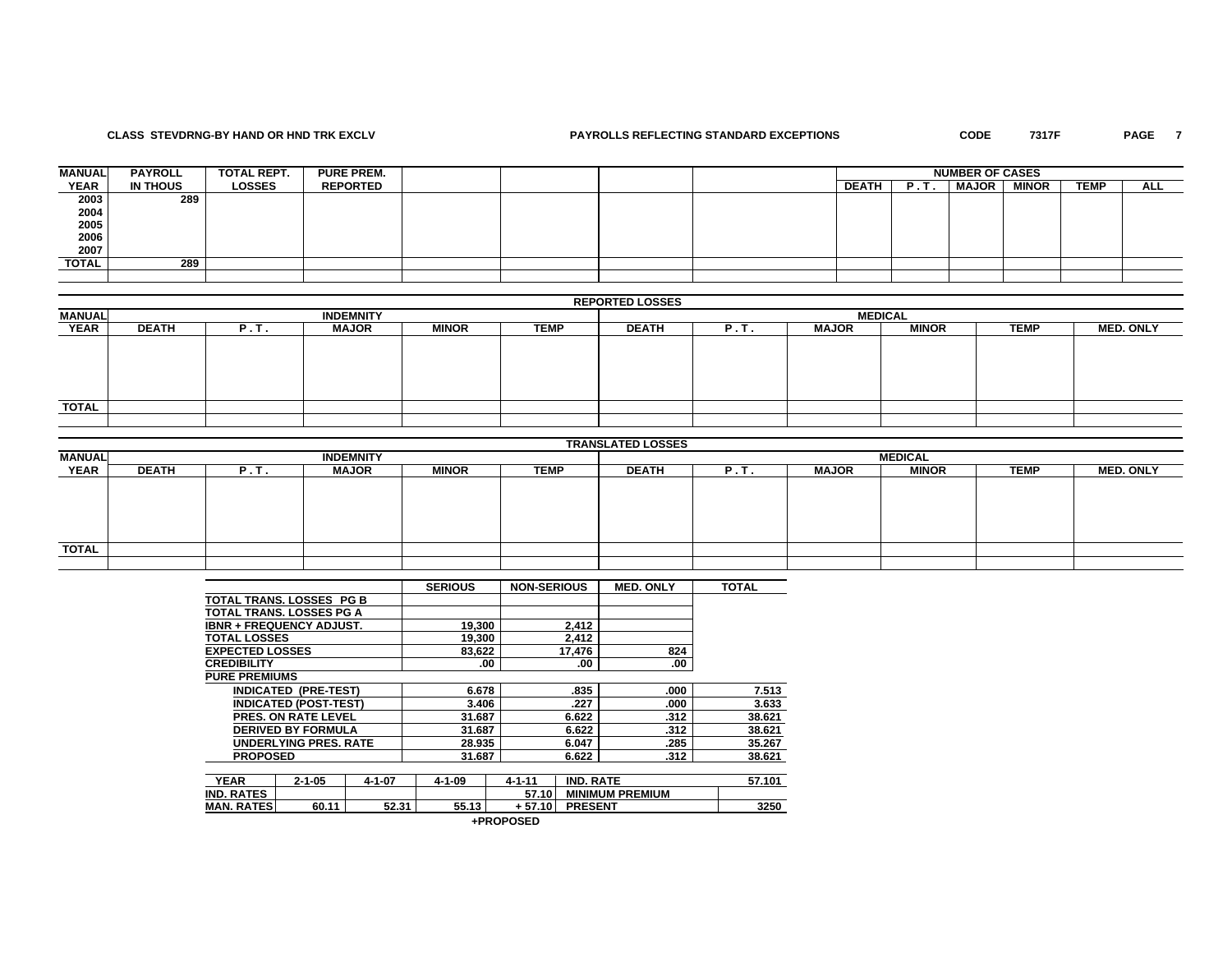### **CLASS STEVEDORING-CONTAINERIZED FREIGHT PAYROLLS REFLECTING STANDARD EXCEPTIONS CODE 7327F PAGE 8**

PAGE 8

| <b>MANUAL</b> | <b>PAYROLL</b> | <b>TOTAL REPT.</b> | <b>PURE PREM.</b> |  |  |              | <b>NUMBER OF CASES</b> |              |              |             |            |
|---------------|----------------|--------------------|-------------------|--|--|--------------|------------------------|--------------|--------------|-------------|------------|
| <b>YEAR</b>   | IN THOUS       | <b>LOSSES</b>      | <b>REPORTED</b>   |  |  | <b>DEATH</b> |                        | <b>MAJOR</b> | <b>MINOR</b> | <b>TEMP</b> | <b>ALL</b> |
| 2003          | 5,788          | 2,269,881          | 39.217            |  |  |              |                        |              |              |             | 18         |
|               | 4,496          | 1,381,644          | 30.730            |  |  |              |                        |              |              | 10          | 15         |
| 2004<br>2005  | 4,217          | 316,278            | 7.500             |  |  |              |                        |              |              |             | 10         |
| 2006          | 6,533          | 1.030.767          | 15.777            |  |  |              |                        |              |              |             | 13         |
| 2007          | 5,423          | 260.696            | 4.807             |  |  |              |                        |              |              |             |            |
| <b>TOTAL</b>  | 26.457         | 5,259,266          | 19.879            |  |  |              |                        |              | IJ           | 45          | 65         |
|               |                |                    |                   |  |  |              |                        |              |              |             |            |

|               |              |      |                  |              |             | <b>REPORTED LOSSES</b> |     |              |              |             |                  |  |
|---------------|--------------|------|------------------|--------------|-------------|------------------------|-----|--------------|--------------|-------------|------------------|--|
| <b>MANUAL</b> |              |      | <b>INDEMNITY</b> |              |             | <b>MEDICAL</b>         |     |              |              |             |                  |  |
| <b>YEAR</b>   | <b>DEATH</b> | P.T. | <b>MAJOR</b>     | <b>MINOR</b> | <b>TEMP</b> | <b>DEATH</b>           | P.T | <b>MAJOR</b> | <b>MINOR</b> | <b>TEMP</b> | <b>MED. ONLY</b> |  |
| 2003          |              |      | 900,000. ا       | 204,197      | 106,431     |                        |     | 487.279      | 109,390      | 84.193      | 17,491           |  |
| 2004          |              |      | 741,950          | 103,167      | 86,901      |                        |     | 306,791      | 63,476       | 73,601      | 5,758            |  |
| 2005          |              |      |                  | 86,978       | 126,095     |                        |     |              | 26,885       | 67,937      | 8,383            |  |
| 2006          |              |      | 365,000          | 32,000       | 374,507     |                        |     | 70,000       | 3,175        | 180,001     | 6,084            |  |
| 2007          |              |      |                  |              | 186,404     |                        |     |              |              | 71.195      | 3,097            |  |
| <b>TOTAL</b>  |              |      | 2,367,850        | 426.342      | 880,338     |                        |     | 864.070      | 202,926      | 476.927     | 40,813           |  |
|               |              |      |                  |              |             |                        |     |              |              |             |                  |  |

|               |              |         |                  |              |           | <b>TRANSLATED LOSSES</b> |       |              |                |             |                  |
|---------------|--------------|---------|------------------|--------------|-----------|--------------------------|-------|--------------|----------------|-------------|------------------|
| <b>MANUAL</b> |              |         | <b>INDEMNITY</b> |              |           |                          |       |              | <b>MEDICAL</b> |             |                  |
| <b>YEAR</b>   | <b>DEATH</b> | . .     | <b>MAJOR</b>     | <b>MINOR</b> | TEMP      | <b>DEATH</b>             |       | <b>MAJOR</b> | <b>MINOR</b>   | <b>TEMP</b> | <b>MED. ONLY</b> |
| 2003          |              |         | 2,139,051        | 541.735      | 272.464   |                          |       | 1,403,170    | 397.633        | 252,411     | 14,273           |
| 2004          |              |         | 1,514,689        | 256,493      | 181,649   |                          |       | 555,056      | 319,815        | 208,383     | 4,756            |
| 2005          |              |         | 115,432          | 252,364      | 162,854   |                          |       | 60,842       | 161,929        | 118,491     | 8,400            |
| 2006          |              | 113,044 | 781,237.         | 202,266      | 262,943   |                          | 3,682 | 301,036      | 63,050         | 290,167     | 7,276            |
| 2007          |              | 46,214  | 740,756          | 170.105      | 200,778   |                          | 1,847 | 151,797      | 54,605         | 137,286     | 3,939            |
| <b>TOTAL</b>  |              | 159,258 | 6,291,165        | 1,422,963    | 1,080,688 |                          | 5,529 | 2,471,901    | 997,032        | 1,006,738   | 38,644           |
|               |              |         |                  |              |           |                          |       |              |                |             |                  |

|                          |                                 |              | <b>SERIOUS</b> | <b>NON-SERIOUS</b> |                  | <b>MED. ONLY</b>       | <b>TOTAL</b> |
|--------------------------|---------------------------------|--------------|----------------|--------------------|------------------|------------------------|--------------|
| TOTAL TRANS, LOSSES PG B |                                 |              | 8,927,853      |                    | 4,507,421        | 38,644                 |              |
|                          | TOTAL TRANS. LOSSES PG A        |              |                |                    |                  |                        |              |
|                          | <b>IBNR + FREQUENCY ADJUST.</b> |              | 1,325,780      |                    | 388,155          | 270                    |              |
| <b>TOTAL LOSSES</b>      |                                 |              | 10,253,633     |                    | 4,895,576        | 38,914                 |              |
| <b>EXPECTED LOSSES</b>   |                                 |              | 5,730,057      |                    | 1,460,427        | 61,646                 |              |
| <b>CREDIBILITY</b>       |                                 |              | .02            |                    | .05              | .07                    |              |
| <b>PURE PREMIUMS</b>     |                                 |              |                |                    |                  |                        |              |
|                          | <b>INDICATED (PRE-TEST)</b>     |              | 38.756         |                    | 18.504           | .147                   | 57.407       |
|                          | <b>INDICATED (POST-TEST)</b>    |              | 19.766         |                    | 5.033            | .178                   | 24.977       |
|                          | <b>PRES. ON RATE LEVEL</b>      |              | 23.718         |                    | 6.045            | .255                   | 30.018       |
|                          | <b>DERIVED BY FORMULA</b>       |              | 23.639         |                    | 5.994            | .250                   | 29,883       |
|                          | <b>UNDERLYING PRES. RATE</b>    |              | 21.658         |                    | 5.520            | .233                   | 27.411       |
| <b>PROPOSED</b>          |                                 |              | 23.639         |                    | 5.994            | .250                   | 29.883       |
|                          |                                 |              |                |                    |                  |                        |              |
| <b>YEAR</b>              | $2 - 1 - 05$                    | $4 - 1 - 07$ | $4 - 1 - 09$   | $4 - 1 - 11$       | <b>IND. RATE</b> |                        | 44.182       |
| <b>IND. RATES</b>        |                                 |              |                | 44.18              |                  | <b>MINIMUM PREMIUM</b> |              |
| <b>MAN. RATES</b>        | 44.90                           | 40.12        | 42.85          | $+44.18$           | <b>PRESENT</b>   |                        | 3250         |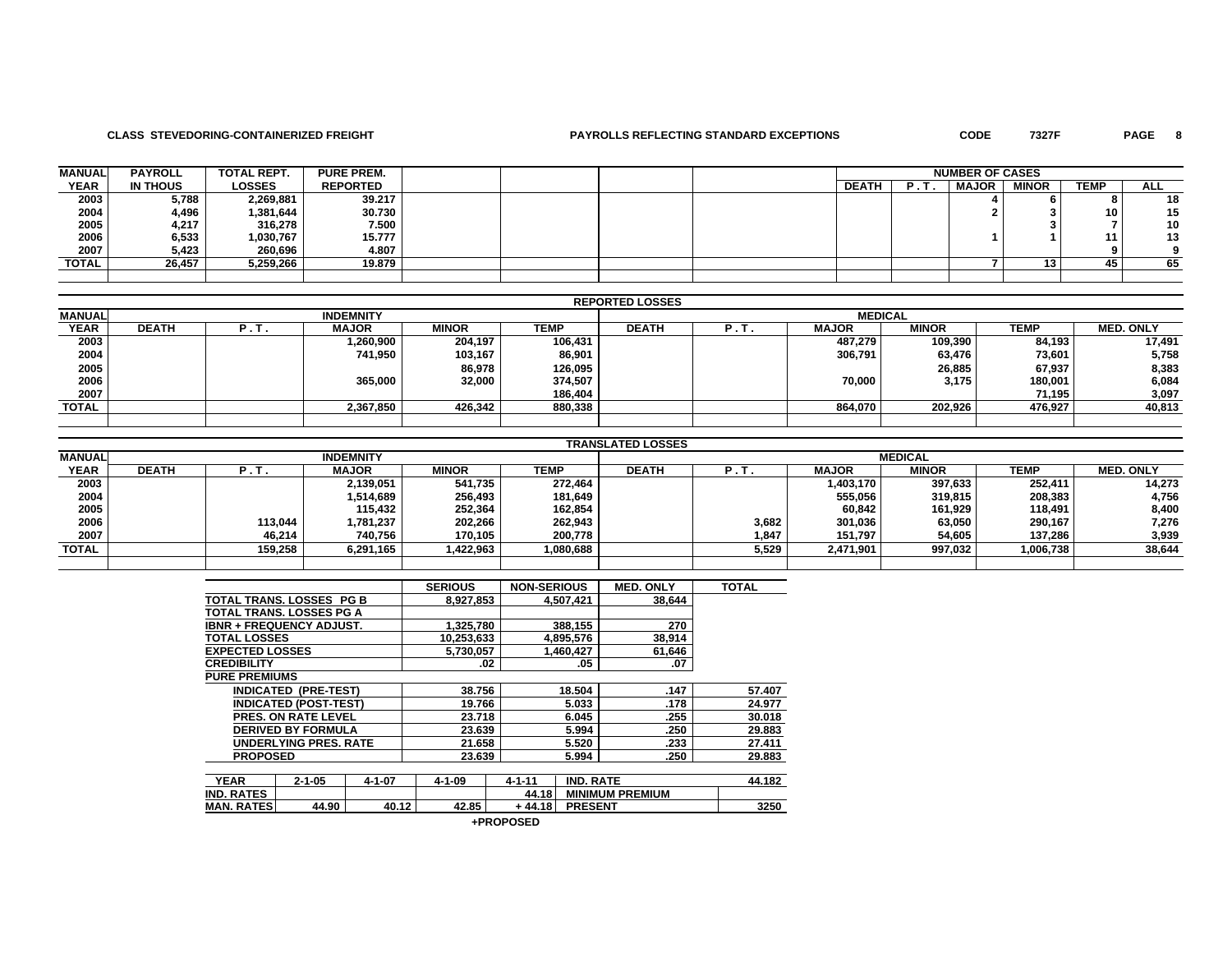## **CLASS FREIGHT HANDLERS PAYROLLS REFLECTING STANDARD EXCEPTIONS CODE 7366F PAGE 9**

PAGE 9

| <b>MANUAL</b> | <b>PAYROLL</b>  | <b>TOTAL REPT.</b> | <b>PURE PREM.</b> |  |  |              | <b>NUMBER OF CASES</b> |              |              |                 |            |
|---------------|-----------------|--------------------|-------------------|--|--|--------------|------------------------|--------------|--------------|-----------------|------------|
| <b>YEAR</b>   | <b>IN THOUS</b> | <b>LOSSES</b>      | <b>REPORTED</b>   |  |  | <b>DEATH</b> | . .<br>-               | <b>MAJOR</b> | <b>MINOR</b> | <b>TEMP</b>     | <b>ALL</b> |
| 2003          | 4,386           | 896,690            | 20.444            |  |  |              |                        |              |              |                 |            |
| 2004          | 5,495           | 1,346,781          | 24.509            |  |  |              |                        |              |              | 11              | 20         |
| 2005          | 4,306           | 1,314,291          | 30.522            |  |  |              |                        |              |              | 10              | 15         |
| 2006          | 6,188           | 2,058,673          | 33.268            |  |  |              |                        |              |              | 17 <sub>1</sub> | 25         |
| 2007          | 6,255           | 299,471            | 4.787             |  |  |              |                        |              |              | 13 <sub>1</sub> | 13         |
| <b>TOTAL</b>  | 26,630          | 5,915,906          | 22.215            |  |  |              |                        |              | 16           | 53              | 82         |
|               |                 |                    |                   |  |  |              |                        |              |              |                 |            |

|               |              |                  |                  |              |           | <b>REPORTED LOSSES</b> |     |              |              |             |                  |
|---------------|--------------|------------------|------------------|--------------|-----------|------------------------|-----|--------------|--------------|-------------|------------------|
| <b>MANUAL</b> |              |                  | <b>INDEMNITY</b> |              |           | <b>MEDICAL</b>         |     |              |              |             |                  |
| <b>YEAR</b>   | <b>DEATH</b> | $^{\prime}$ . I. | <b>MAJOR</b>     | <b>MINOR</b> | TEMP      | <b>DEATH</b>           | P.1 | <b>MAJOR</b> | <b>MINOR</b> | <b>TEMP</b> | <b>MED. ONLY</b> |
| 2003          |              |                  | 422,678          | 160.108      | 20,359    |                        |     | 68,926       | 204,194      | 10.419      | 10,006           |
| 2004          |              |                  | 523,359          | 180,638      | 144,877   |                        |     | 326,852      | 51,444       | 102,182     | 17,429           |
| 2005          |              |                  | 816,004          | 30,121       | 154,026   |                        |     | 142,463      | 14,800       | 151,005     | 5,872            |
| 2006          | 169.207      |                  | 397,986          | 91,300       | 576,701   |                        |     | 561.184      | 19,206       | 241,389     | 1,700            |
| 2007          |              |                  |                  |              | 201.644   |                        |     |              |              | 86.028      | 11,799           |
| <b>TOTAL</b>  | 169.207      |                  | 2,160,027        | 462.167      | 1,097,607 |                        |     | 1,099,425    | 289,644      | 591.023     | 46,806           |
|               |              |                  |                  |              |           |                        |     |              |              |             |                  |

|               | <b>TRANSLATED LOSSES</b> |         |                  |              |           |                |        |              |              |           |                  |  |
|---------------|--------------------------|---------|------------------|--------------|-----------|----------------|--------|--------------|--------------|-----------|------------------|--|
| <b>MANUAL</b> |                          |         | <b>INDEMNITY</b> |              |           | <b>MEDICAL</b> |        |              |              |           |                  |  |
| <b>YEAR</b>   | <b>DEATH</b>             | .       | <b>MAJOR</b>     | <b>MINOR</b> | TEMP      | <b>DEATH</b>   |        | <b>MAJOR</b> | <b>MINOR</b> | TEMP      | <b>MED. ONLY</b> |  |
| 2003          |                          |         | 1,082,056        | 424.767      | 52,119    |                |        | 257,714      | 742.245      | 31,236    | 8,165            |  |
| 2004          |                          |         | 1,802,812        | 449.105      | 303,000   |                |        | 979.397      | 259,192      | 288,213   | 14,396           |  |
| 2005          |                          | 122.391 | 1,323,738        | 169.083      | 195,284   |                | 6,213  | 525.148      | 176,354      | 260.902   | 5,884            |  |
| 2006          | 386.407                  | 156,187 | 2,526,053        | 353,095      | 407.551   |                | 16,735 | 1,056,794    | 223,903      | 397,560   | 2,033            |  |
| 2007          |                          | 49.992  | 801,319          | 184.028      | 217,201   |                | 2,236  | 183.440      | 65,982       | 165,882   | 15,008           |  |
| TOTAL         | 386.407                  | 328.570 | 7,535,978        | 1,580,078    | 1,175,155 |                | 25.184 | 3,002,493    | 1,467,676    | 1,143,793 | 45,486           |  |
|               |                          |         |                  |              |           |                |        |              |              |           |                  |  |

|                                 |                              |              | <b>SERIOUS</b> | <b>NON-SERIOUS</b> |                  | <b>MED. ONLY</b>       | <b>TOTAL</b> |
|---------------------------------|------------------------------|--------------|----------------|--------------------|------------------|------------------------|--------------|
| TOTAL TRANS, LOSSES PG B        |                              |              | 11,278,632     |                    | 5.366.702        | 45.486                 |              |
| <b>TOTAL TRANS, LOSSES PG A</b> |                              |              |                |                    |                  |                        |              |
| <b>IBNR + FREQUENCY ADJUST.</b> |                              |              | 634.658        |                    | 145.252          | 137                    |              |
| <b>TOTAL LOSSES</b>             |                              |              | 11,913,290     |                    | 5,511,954        | 45,623                 |              |
| <b>EXPECTED LOSSES</b>          |                              |              | 2,628,913      |                    | 531,269          | 27,163                 |              |
| <b>CREDIBILITY</b>              |                              |              | .02            |                    | .05              | .07                    |              |
| <b>PURE PREMIUMS</b>            |                              |              |                |                    |                  |                        |              |
|                                 | <b>INDICATED (PRE-TEST)</b>  |              | 44.736         |                    | 20.698           | .171                   | 65.605       |
|                                 | <b>INDICATED (POST-TEST)</b> |              | 22.815         |                    | 5.630            | .207                   | 28.652       |
|                                 | <b>PRES. ON RATE LEVEL</b>   |              | 10.811         |                    | 2.185            | .111                   | 13.107       |
|                                 | <b>DERIVED BY FORMULA</b>    |              | 11.051         |                    | 2.357            | .118                   | 13.526       |
|                                 | <b>UNDERLYING PRES, RATE</b> |              | 9.872          |                    | 1.995            | .102                   | 11.969       |
| <b>PROPOSED</b>                 |                              |              | 11.051         |                    | 2.357            | .118                   | 13.526       |
|                                 |                              |              |                |                    |                  |                        |              |
| <b>YEAR</b>                     | $2 - 1 - 05$                 | $4 - 1 - 07$ | $4 - 1 - 09$   | $4 - 1 - 11$       | <b>IND. RATE</b> |                        | 19.998       |
| <b>IND. RATES</b>               |                              |              |                | 20.00              |                  | <b>MINIMUM PREMIUM</b> |              |
| <b>MAN. RATES</b>               | 19.33                        | 16.90        | 18.71          | $+20.00$           | <b>PRESENT</b>   |                        | 3250         |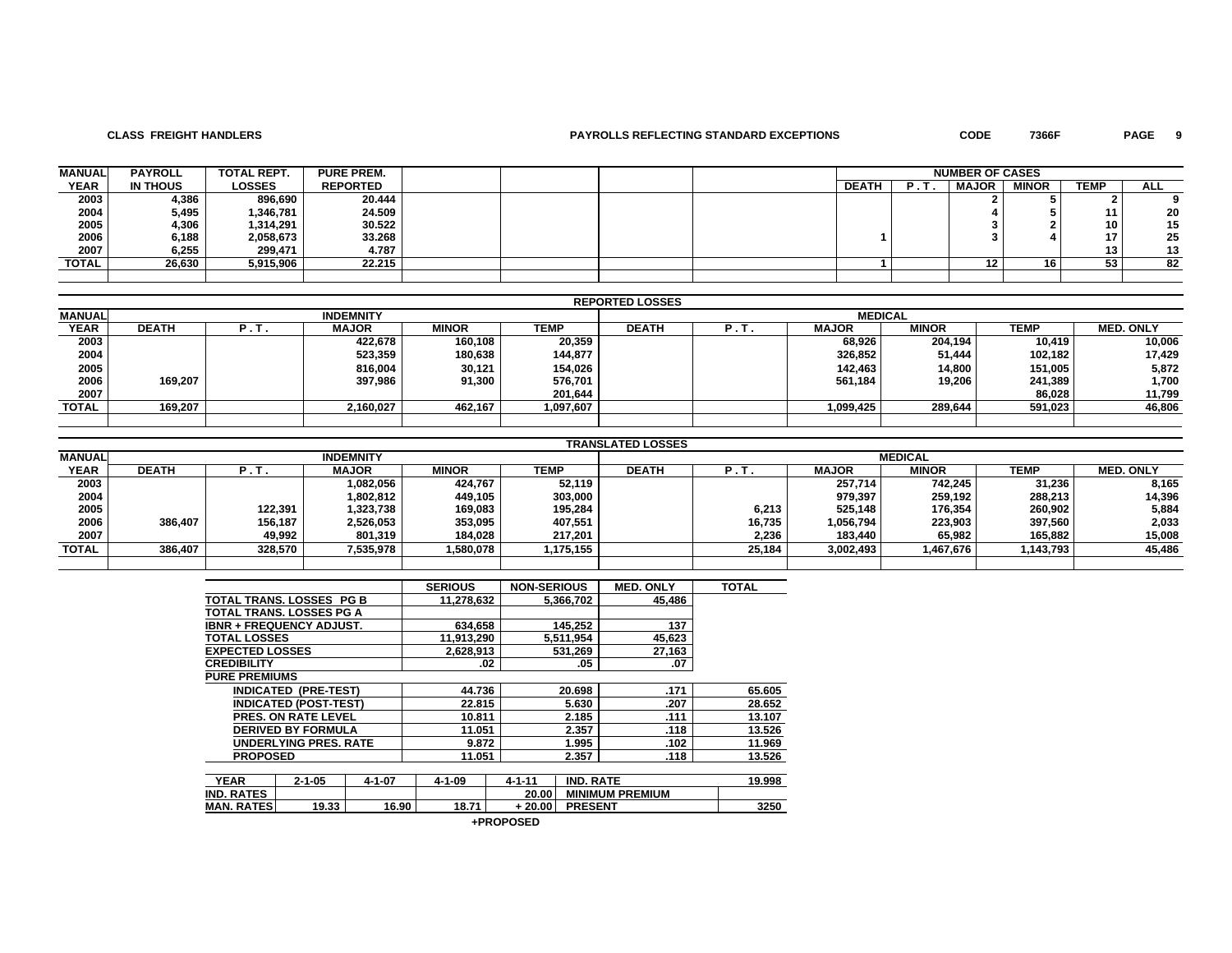## **CLASS STEVDRNG-TALYMN & CHECKING CLERKS PAYROLLS REFLECTING STANDARD EXCEPTIONS CODE 8709F PAGE 10**

PAGE 10

| <b>MANUAL</b> | <b>PAYROLL</b> | <b>TOTAL REPT.</b> | <b>PURE PREM.</b> |  |  |              | <b>NUMBER OF CASES</b> |              |              |      |            |
|---------------|----------------|--------------------|-------------------|--|--|--------------|------------------------|--------------|--------------|------|------------|
| <b>YEAR</b>   | IN THOUS       | <b>LOSSES</b>      | <b>REPORTED</b>   |  |  | <b>DEATH</b> | в                      | <b>MAJOR</b> | <b>MINOR</b> | TEMP | <b>ALL</b> |
| 2003          | 5,718          | 362,499            | 6.339             |  |  |              |                        |              |              |      |            |
| 2004          | 4,921          | 75,879             | 1.541             |  |  |              |                        |              |              |      |            |
| 2005          | 6,087          | 550,230            | 9.039             |  |  |              |                        |              |              |      |            |
| 2006          | 4,416          | 76,273             | 1.727             |  |  |              |                        |              |              |      |            |
| 2007          | 4,069          | 87,994             | 2.162             |  |  |              |                        |              |              |      |            |
| <b>TOTAL</b>  | 25.211         | 1,152,875          | 4.573             |  |  |              |                        |              |              | 13   | 19         |
|               |                |                    |                   |  |  |              |                        |              |              |      |            |

|               |              |      |                  |              |         | <b>REPORTED LOSSES</b> |    |              |              |        |                  |  |
|---------------|--------------|------|------------------|--------------|---------|------------------------|----|--------------|--------------|--------|------------------|--|
| <b>MANUAL</b> |              |      | <b>INDEMNITY</b> |              |         | <b>MEDICAL</b>         |    |              |              |        |                  |  |
| <b>YEAR</b>   | <b>DEATH</b> | P.T. | <b>MAJOR</b>     | <b>MINOR</b> | TEMP    | <b>DEATH</b>           | P. | <b>MAJOR</b> | <b>MINOR</b> | TEMP   | <b>MED. ONLY</b> |  |
| 2003          |              |      | 95,745           | 128,384      | 21,323  |                        |    | 32,479       | 64,353       | 19,270 | 945              |  |
| 2004          |              |      |                  | 22,000       | 32,987  |                        |    |              | 7,103        | 12,779 | 1,010            |  |
| 2005          |              |      | 444,290          |              |         |                        |    | 105,931      |              |        |                  |  |
| 2006          |              |      |                  |              | 62,082  |                        |    |              |              | 14,191 |                  |  |
| 2007          |              |      |                  |              | 59,844  |                        |    |              |              | 27.500 | 650              |  |
| TOTAL         |              |      | 540,035          | 150,384      | 176,236 |                        |    | 138,410      | 71,456       | 73,740 | 2,614            |  |
|               |              |      |                  |              |         |                        |    |              |              |        |                  |  |

|               | <b>TRANSLATED LOSSES</b> |        |                  |              |         |                |       |              |              |             |                  |  |
|---------------|--------------------------|--------|------------------|--------------|---------|----------------|-------|--------------|--------------|-------------|------------------|--|
| <b>MANUAL</b> |                          |        | <b>INDEMNITY</b> |              |         | <b>MEDICAL</b> |       |              |              |             |                  |  |
| <b>YEAR</b>   | <b>DEATH</b>             | . .    | <b>MAJOR</b>     | <b>MINOR</b> | TEMP    | <b>DEATH</b>   |       | <b>MAJOR</b> | <b>MINOR</b> | <b>TEMP</b> | <b>MED. ONLY</b> |  |
| 2003          |                          |        | 245,107          | 340,603      | 54,586  |                |       | 121,439      | 233,923      | 57,771      | 771              |  |
| 2004          |                          |        | 14,411           | 54,697       | 68,633  |                |       | 801          | 35,786       | 36,067      | 834              |  |
| 2005          |                          | 58,988 | 582,261          | 15,566       | 81      |                | 3,938 | 254,853      | 21,126       | 70          |                  |  |
| 2006          |                          | 8,291  | 157,037          | 26,313       | 43,242  |                | 118   | 14,104       | 2,892        | 22,749      |                  |  |
| 2007          |                          | 14,835 | 237,816          | 54,615       | 64,460  |                | 713   | 58,624       | 21,084       | 53,025      | 827              |  |
| <b>TOTAL</b>  |                          | 82,114 | 1,236,632        | 491,794      | 231,002 |                | 4,769 | 449,821      | 314,811      | 169.682     | 2,441            |  |
|               |                          |        |                  |              |         |                |       |              |              |             |                  |  |

|                                 |                              |              | <b>SERIOUS</b> | <b>NON-SERIOUS</b> |                        | <b>MED. ONLY</b> | <b>TOTAL</b> |
|---------------------------------|------------------------------|--------------|----------------|--------------------|------------------------|------------------|--------------|
| TOTAL TRANS, LOSSES PG B        |                              |              | 1.773.336      |                    | 1,207,289              | 2.441            |              |
| TOTAL TRANS. LOSSES PG A        |                              |              |                |                    |                        |                  |              |
| <b>IBNR + FREQUENCY ADJUST.</b> |                              |              | 247.167        |                    | 64.067                 | 32               |              |
| <b>TOTAL LOSSES</b>             |                              |              | 2,020,503      |                    | 1,271,356              | 2,473            |              |
| <b>EXPECTED LOSSES</b>          |                              |              | 973,649        |                    | 232,950                | 9,329            |              |
| <b>CREDIBILITY</b>              |                              |              | .02            |                    | .04                    | .07              |              |
| <b>PURE PREMIUMS</b>            |                              |              |                |                    |                        |                  |              |
|                                 | <b>INDICATED (PRE-TEST)</b>  |              | 8.014          |                    | 5.043                  | .010             | 13.067       |
|                                 | <b>INDICATED (POST-TEST)</b> |              | 4.087          |                    | 1.372                  | .012             | 5.471        |
|                                 | <b>PRES. ON RATE LEVEL</b>   |              | 4.229          |                    | 1.012                  | .041             | 5.282        |
|                                 | <b>DERIVED BY FORMULA</b>    |              | 4.226          |                    | 1.026                  | .039             | 5.291        |
|                                 | <b>UNDERLYING PRES, RATE</b> |              | 3.862          |                    | .924                   | .037             | 4.823        |
| <b>PROPOSED</b>                 |                              |              | 4.226          |                    | 1.026                  | .039             | 5.291        |
|                                 |                              |              |                |                    |                        |                  |              |
| <b>YEAR</b>                     | $2 - 1 - 05$                 | $4 - 1 - 07$ | 4-1-09         | $4 - 1 - 11$       | <b>IND. RATE</b>       |                  | 7.822        |
| <b>IND. RATES</b>               |                              |              |                | 7.82               | <b>MINIMUM PREMIUM</b> |                  |              |
| <b>MAN. RATES</b>               | 7.86                         | 7.11         | 7.54           | $+7.82$            | <b>PRESENT</b>         |                  | 1815         |